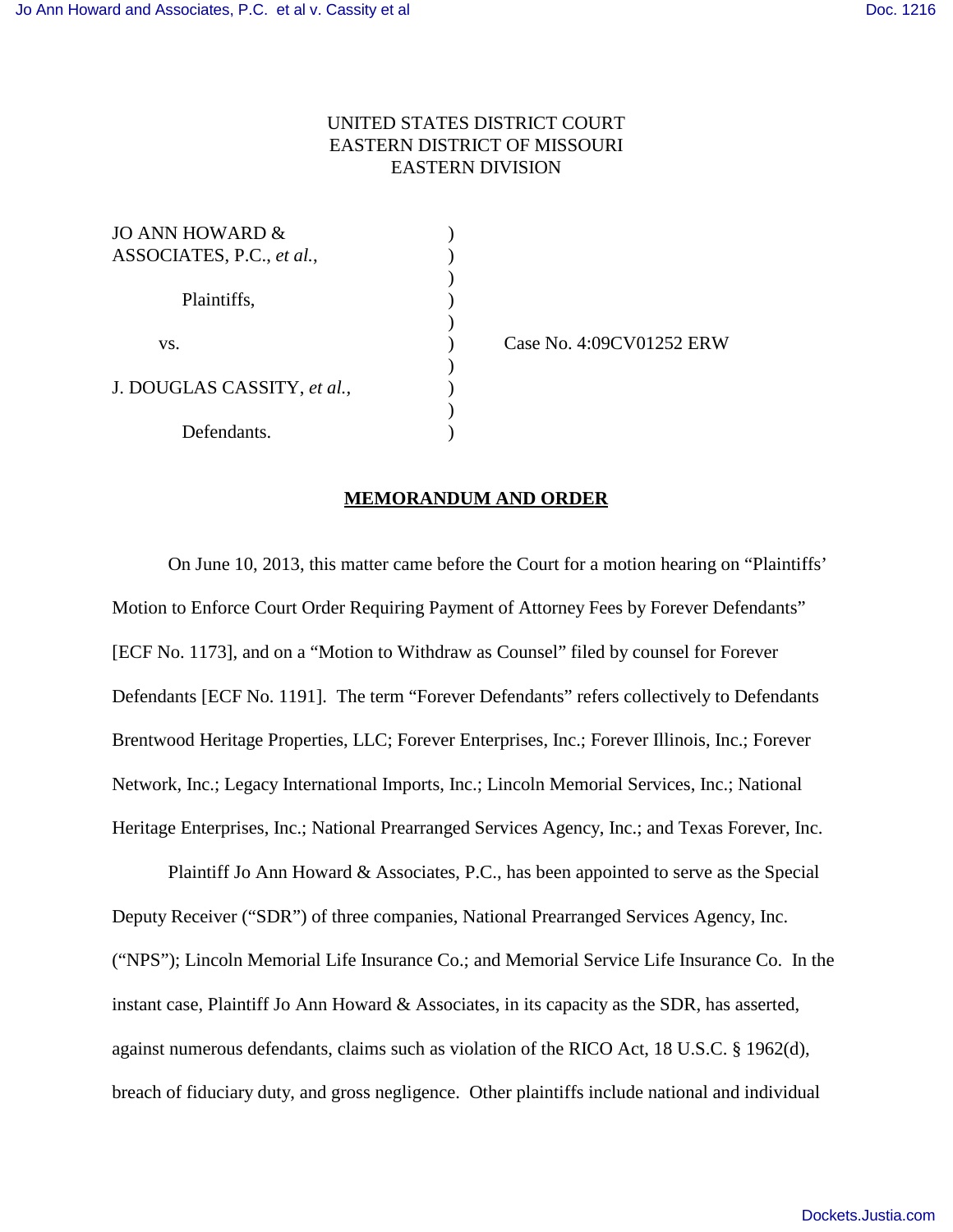state life and health insurance guaranty associations.

In his Motion to Withdraw as Counsel, Firmin A. Puricelli requests leave to withdraw as counsel for Forever Defendants, claiming that the modest retainer he received from his clients when they engaged his services is now fully depleted, and that "Forever Defendants have indicated that they are entirely without resources to pay any additional fee for [his] representation or assets to utilize to arrange for such fee" [ECF No. 1191]. Mr. Puricelli further claims that he has difficulty communicating with Forever Defendants and their officers, and that he is unable to continue to represent them without clear lines of communication. He alleges that he has notified his clients of his intention to withdraw, and of their need to hire new counsel.

In their Response to the Motion to Withdraw, Plaintiffs contend that allowing Forever Defendants' counsel to withdraw prior to their retention of new counsel would cause the entities to proceed pro se, which the law does not allow [ECF No. 1194]. Plaintiffs also argue that if Mr. Puricelli is allowed to withdraw before Forever Defendants secure replacement counsel, his withdrawal would also likely result in the entities' failure to respond to Plaintiffs' recent discovery requests directed to the defendants. Consequently, Plaintiffs request that the Court condition any grant to Mr. Puricelli for leave to withdraw, upon Forever Defendants' retention of replacement counsel.

In their Motion to Enforce Court Order Requiring Payment of Attorney Fees by Forever Defendants [ECF No. 1173], Plaintiffs seek the Court's assistance in enforcing its Amended Memorandum and Order, dated August 14, 2012 [ECF No. 1110], which ordered Forever Defendants to pay to Plaintiffs, as costs and attorneys' fees, the amount of \$7,693.85. Plaintiffs

2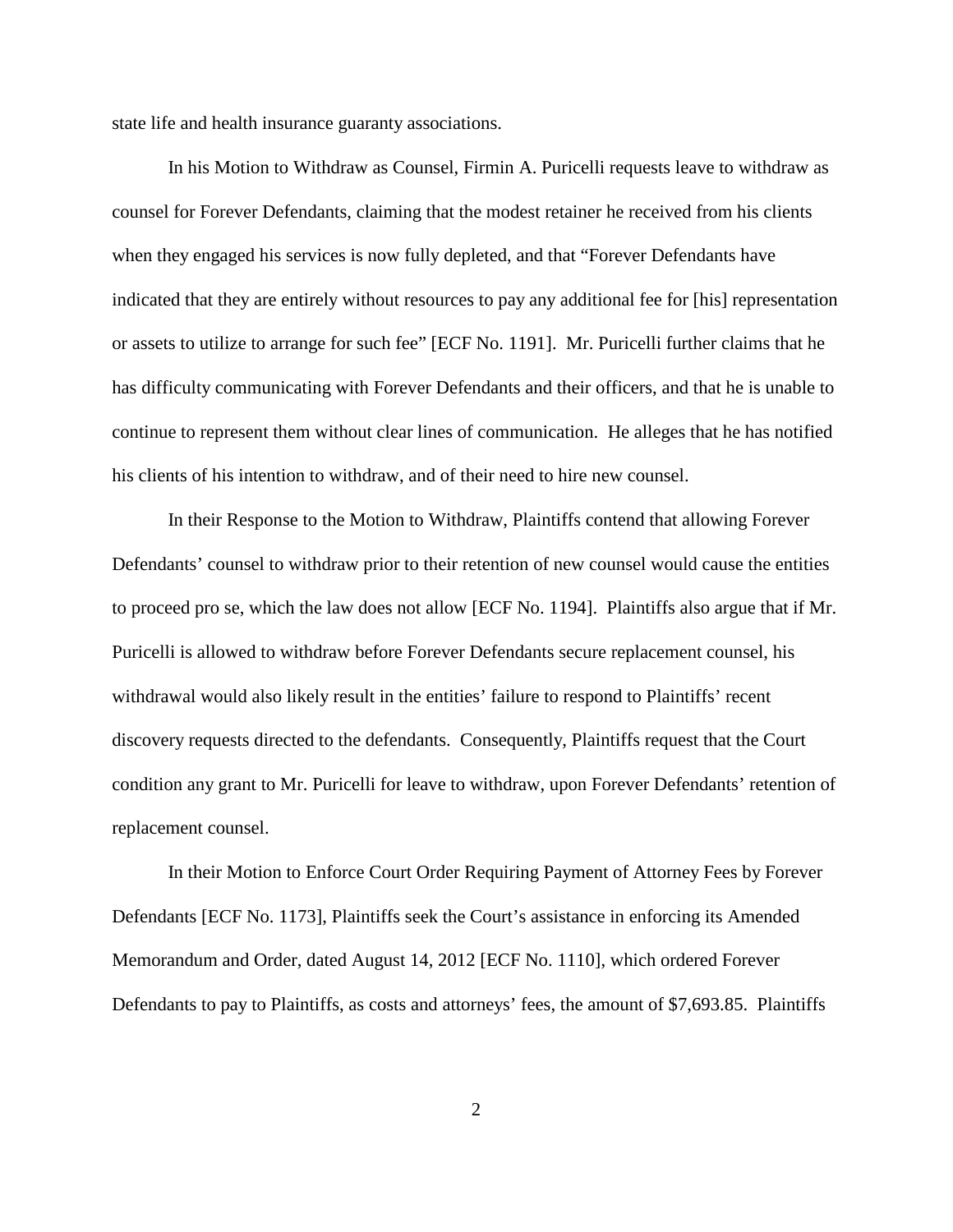allege that they have made repeated demands upon Forever Defendants, by written correspondence and telephone conversations with Forever Defendants' counsel, Mr. Puricelli, for payment of the awarded costs and fees. Plaintiffs further allege that when Forever Defendants failed to pay the fees, and made no promise to do so, they sent a final letter to Mr. Puricelli on January 17, 2013, demanding payment by the close of business on February 18, 2013, and announcing their intention to file a motion to enforce the Court's order if full payment was not tendered by that date. Plaintiffs claim that when they received no reply, they telephoned Mr. Puricelli, who confirmed that Forever Defendants do not intend to pay Plaintiffs' awarded fees. On March 27, 2013, this Court issued an Order, directing Forever Defendants to show cause why Plaintiffs' Motion to Enforce Payment should not be granted and sanctions imposed [ECF No. 1181].

In their "Response to Order to Show Cause," Forever Defendants claim they are financially unable to pay the fees, and they suggest that the attorneys' fees award be taxed as costs following resolution of the case [ECF No. 1186]. In "Plaintiffs' Reply to the Forever Defendants' Response to Order to Show Cause," they request that the Forever Defendants be ordered to submit financial documentation supporting their claimed lack of financial resources, or, alternatively, that Plaintiffs be allowed to conduct discovery into the entities' financial condition [ECF No. 1187].

During the hearing, Plaintiffs requested, without objection by Defendants, to present argument on another motion pending before the Court, "Plaintiff SDR's Motion to Compel the Forever Entities' Responses to the SDR's First Set of Requests for Production" [ECF No. 1207]. In this Motion, Plaintiff SDR moves under Federal Civil Procedure Rule 37(a), to compel

3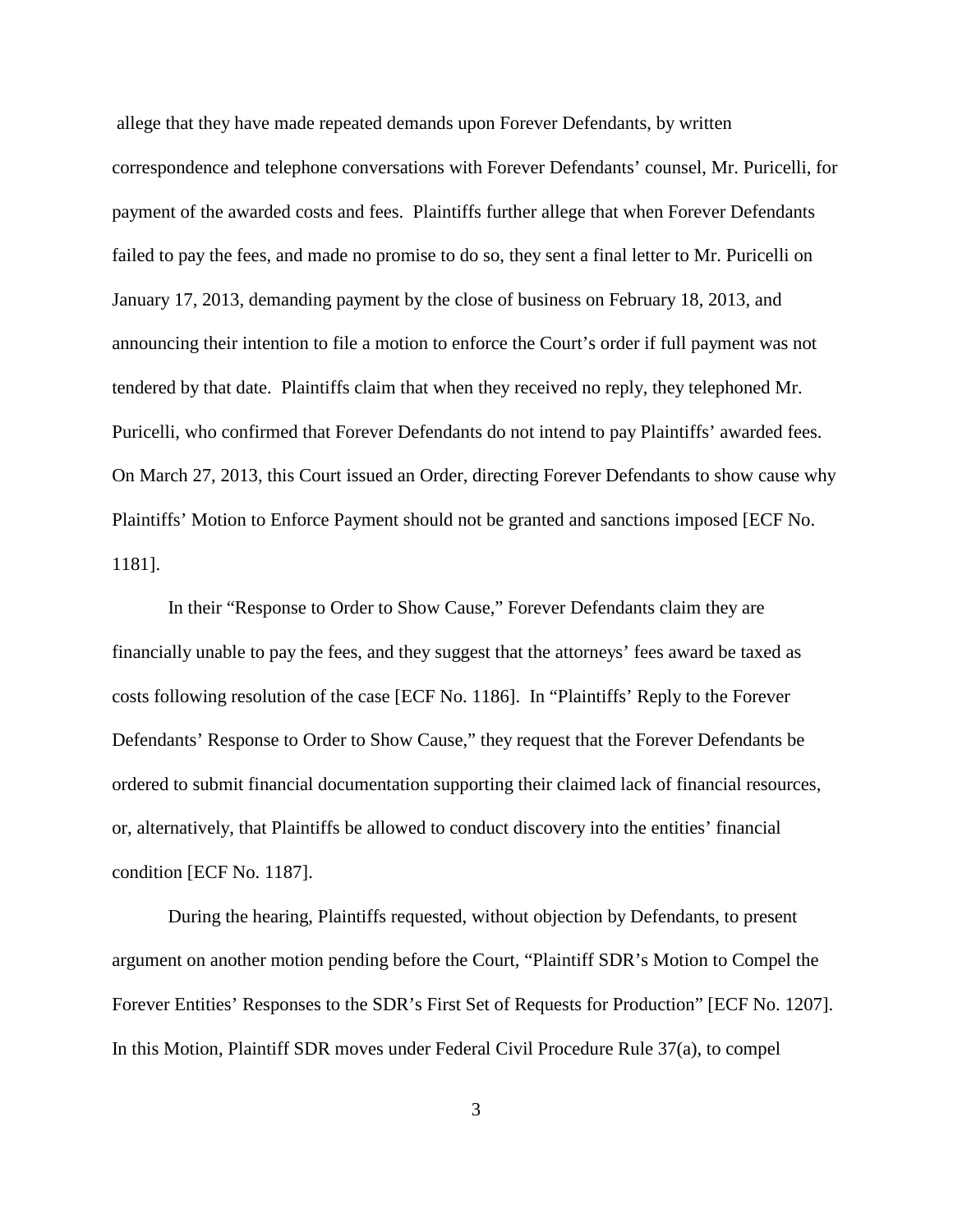Forever Defendants to respond to Plaintiffs' request for documents, which sought, among other things, financial statements, and documents relating to promissory notes, asset acquisitions, wire transfers, entity ownership transfers, loans, and forbearance agreements [ECF No. 1207-1]. Plaintiff SDR certifies that it has made a good-faith attempt to resolve the dispute without Court intervention, but that the parties agree that they have reached an impasse. Plaintiff SDR claims that counsel for Forever Defendants has conveyed his clients' assertions that they have "no documents" related to these entities, and that "Texas took everything." Plaintiff SDR further claims that Brent Cassity and Doug Cassity, officers of Forever Defendants, both state that they do not "have anything," and there are no documents to be produced.

In this Motion to Compel, Plaintiff SDR states that, contrary to the officers' assertions, the SDR does not have possession of any Forever entity documents created after May 2008 (when the receivership was established), nor does the SDR have the Forever entities' prereceivership documents that were stored on Defendant Forever Network's servers. Plaintiff SDR submitted documentary evidence indicating that a subset of the Forever Defendants, "Forever Entities" (comprised of Brentwood Heritage Properties, LLC; Forever Enterprises, Inc.; Forever Illinois, Inc.; Forever Network, Inc.; Legacy International Imports, Inc.; Lincoln Memorial Services, Inc.; National Prearranged Services Agency, Inc.; and Texas Forever, Inc. d/b/a Forever All Faiths), are or should be in possession of financial documents, that Forever Network servers were taken from NPS's St. Louis office prior to receivership, and that at least four of the Forever Entities have engaged in post-receivership business transactions [ECF Nos. 1207-4 through 1207-15].

4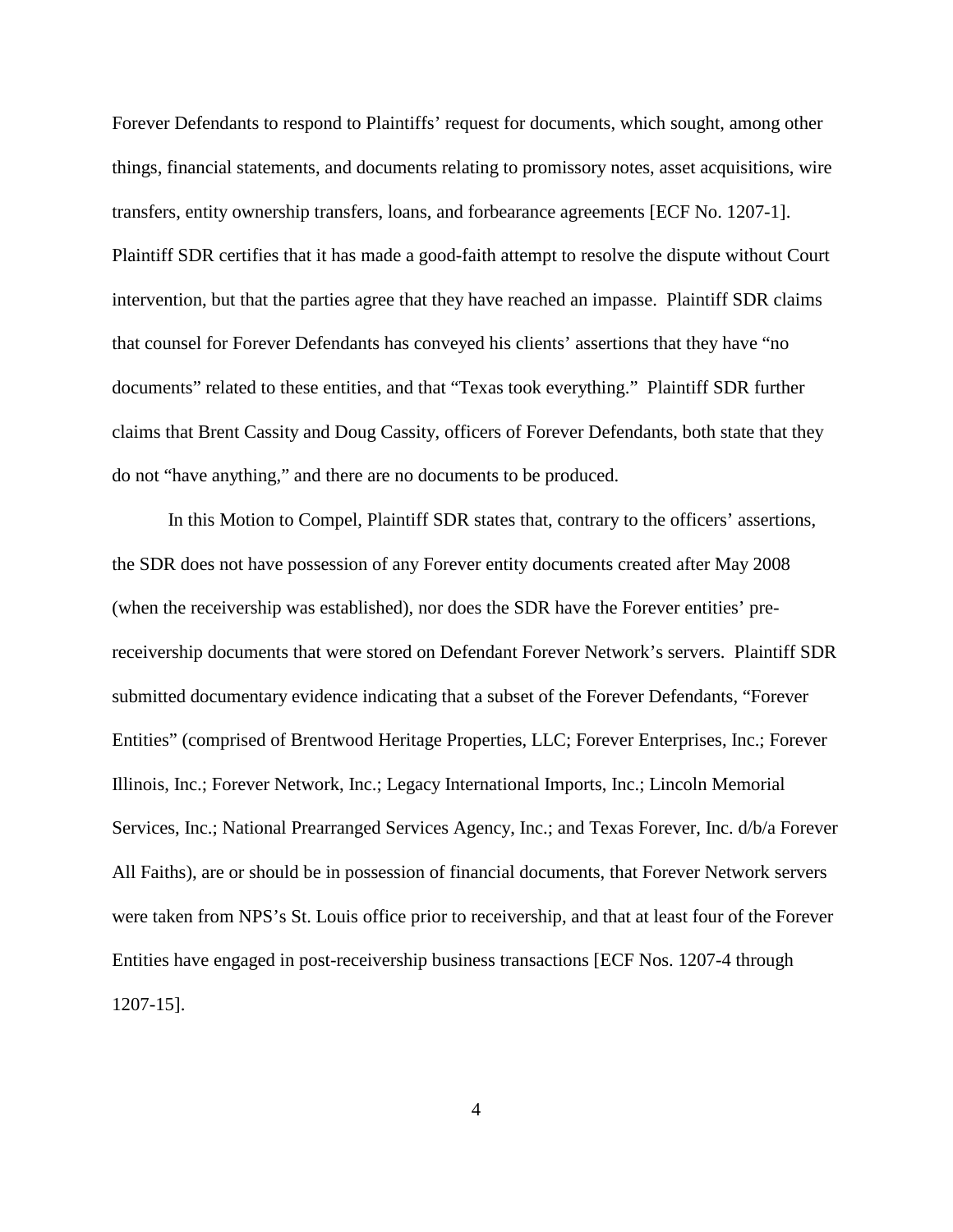After hearing argument, the Court directed Plaintiffs to submit, within seven (7) of the hearing, a proposed order with a detailed list of the financial documents they desire Forever Defendants to produce in support of the defendants' claimed inability to pay. On June 17, 2013, Plaintiffs filed "Plaintiffs' Notice Regarding Proposed Order Granting Plaintiffs' Motion to Enforce Court Order Requiring Payment of Attorney Fees by Forever Defendants and Compelling the Production of Financial Documents by the Forever Defendants [ECF No. 1213], and "[Proposed] Order Granting Plaintiffs' Motion to Enforce Court Order Requiring Payment of Attorney Fees by Forever Defendants and Compelling the Production of Financial Documents by the Forever Defendants [ECF No. 1213-2]. In their Notice, Plaintiffs state that counsel for Forever Defendants disclosed during the hearing his clients' intention to not retain replacement counsel, and Plaintiffs request that the Court hold the defendant entities' officers and directors personally responsible for compliance with any Order issued.

After examining the record, hearing argument, and reviewing Plaintiffs' proposed Order, the Court will grant, in part, Plaintiffs' Motion to Compel the Forever Entities' Responses to the SDR's First Set of Requests for Production [ECF No. 1207]. The Court will not, at this time, order all documents requested, because the Court believes it will be impractical for the Forever entities to produce all documents within the time frame allowed. The Court will order Forever Entities to produce, within twenty (20) days of this Order, the following documents:

1. Monthly, quarterly, and year-end financial statements of each Forever Defendant and each of their subsidiaries for the period beginning January 2007, and continuing through the present date;

2. Bank and investment account statements of each Forever Defendant and each of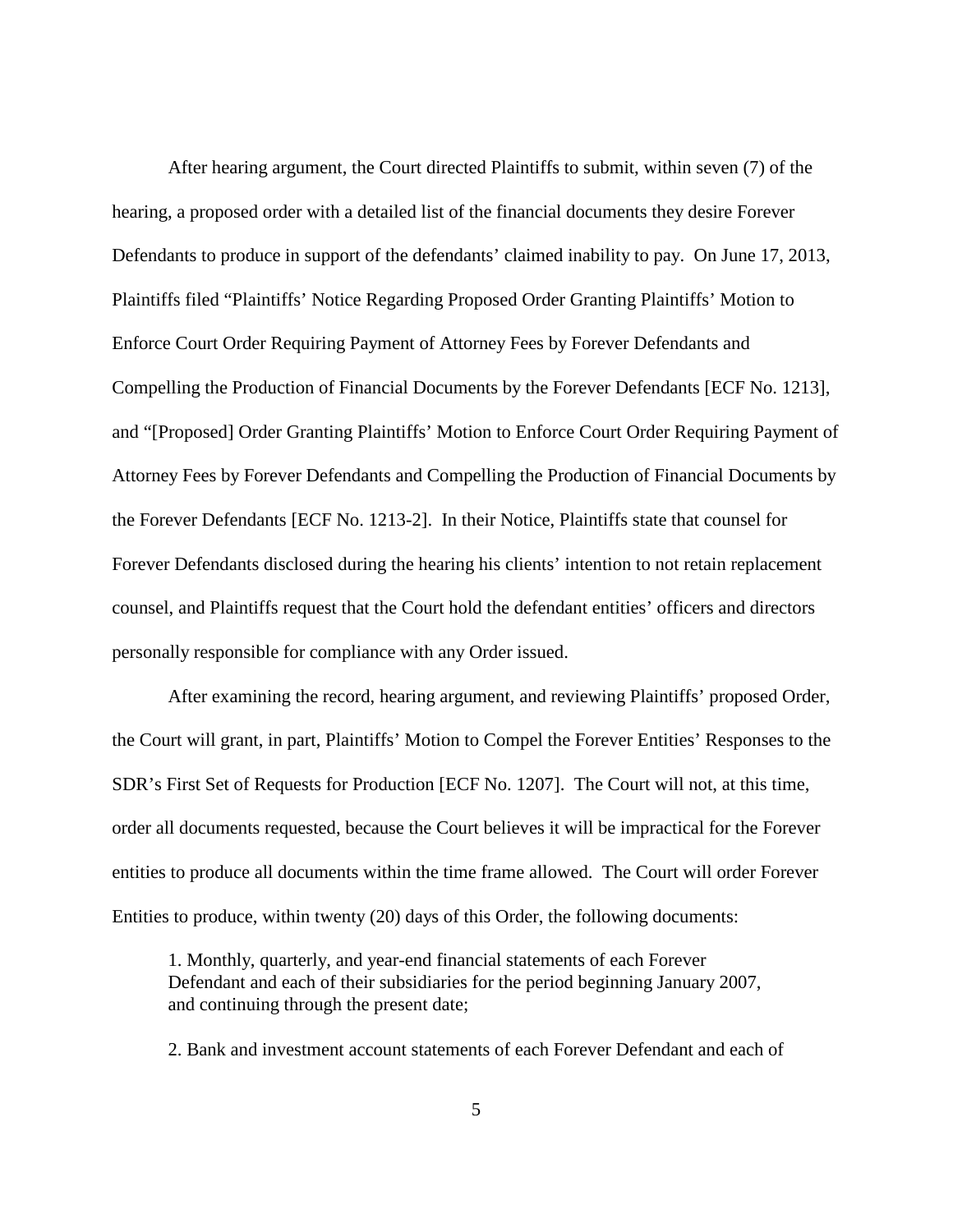their subsidiaries for the period beginning January 2007, and continuing through the present date;

3. Accounting ledgers (such as general ledgers), accounting journals, accounting files, and other accounting records of each Forever Defendant and each of their subsidiaries for the period beginning January 2007, and continuing through the present date;

4. Financial or cash management plans, internal financial audits, and any other analyses of the current or future financial condition of any Forever Defendant and its subsidiaries;

5. Titles, property and other assessments, appraisals, purchase and sale agreements, release agreements (including but not limited to the release agreement between Forever Network, Inc. and Brian May), management agreements, and other Documents related to any properties of any kind that are or have been owned or leased by any Forever Defendant and any subsidiary of any of the Forever Defendants from January 2007 to the present;

6. Loan agreements, subordination agreements, forbearance agreements, promissory notes, and other Documents executed between January 2007 to the present, relating to any loans issued to or from any of the Forever Defendants and/or any subsidiary of any of the Forever Defendants; and

7. Purchase or sale agreements and any other Documents related to the purchase, sale, or transfer of inventory or other assets to or from any Forever Defendant and any Forever Defendants' subsidiary, including but not limited to transfers of assets to a third party or to a related party, from January 2007 to the present.

The term "document" is used in the broadest extent permitted by Federal Civil Procedure

Rule  $34(a)(1)$ , and includes without limitation: all writings, correspondence, records, reports,

memoranda, notes, contracts, agreements, statements, invoices, minutes, accounting and financial

books, working papers, data or information stored on a computer or any computer disk or service,

electronic communications, and other written, printed, stored, or recorded material or statements

of any kind.

Within twenty (20) days of this Order, each Forever Defendant shall submit to the Court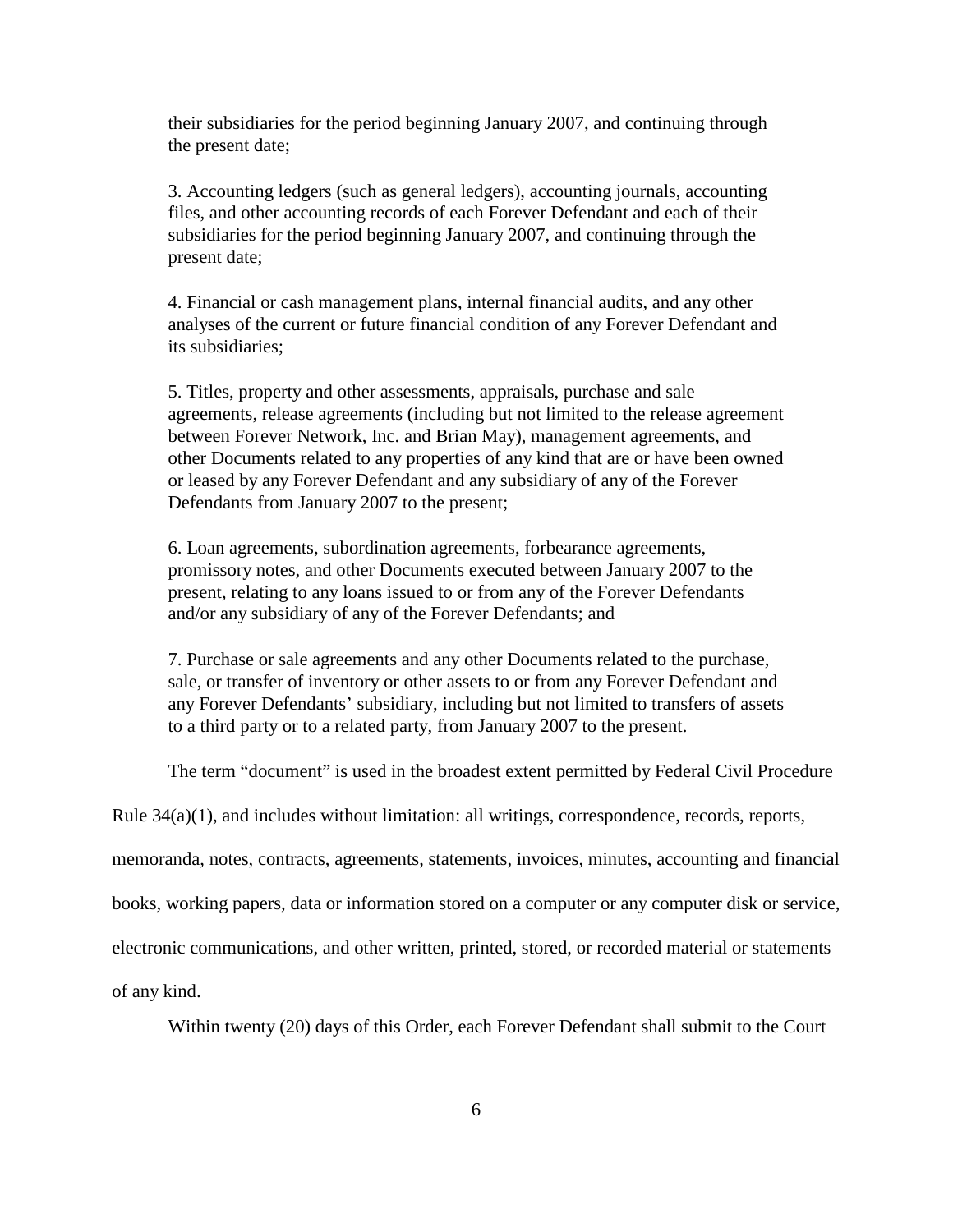and Plaintiffs a list of all properties and assets currently owned by that Forever Defendant, including but not limited to commercial properties, residential properties, vehicles, inventory, and office equipment. Furthermore, each Forever Defendant shall to submit to the Court and to Plaintiffs, within twenty (20) days of this Order, an affidavit signed by an officer or director of each respective Forever Defendant entity identifying any documents that were destroyed or are no longer available, and shall also describe in the affidavit with specificity the circumstances which have caused the documents to be unavailable.

Corporate officers hold corporate books in a representative capacity subject to the corporate duty, and corporate officers are obligated to produce corporation documents within their custody when called for by proper process. *See Braswell v. United States*, 487 U.S. 99, 106-10 (1988). It is axiomatic that an artificial entity can only act to produce its records through its individual officers or agents.

A command to the corporation is in effect a command to those who are officially responsible for the conduct of its affairs. If they, apprised of the writ directed to the corporation, prevent compliance or fail to take appropriate action within their power for the performance of the corporate duty, they, no less than the corporation itself, are guilty of disobedience, and may be punished for contempt.

*Wilson v. United States*, 221 U.S. 361, 376 (1911). A cursory review of the Secretary of State information submitted by Plaintiffs regarding the officers and directors of the Forever Defendants reveals that the entities' current and former officers and directors include individuals who are already named party defendants in this matter, and thus subject to this Court's jurisdiction. District courts possess inherent powers "to manage [their] affairs so as to achieve the orderly and expeditious disposition of cases." *Westcott Agri-Prods., Inc. v. Sterling State Bank, Inc.*, 682 F.3d 1091, 1095 (8th Cir. 2012). This Court has not only the power to compel the current and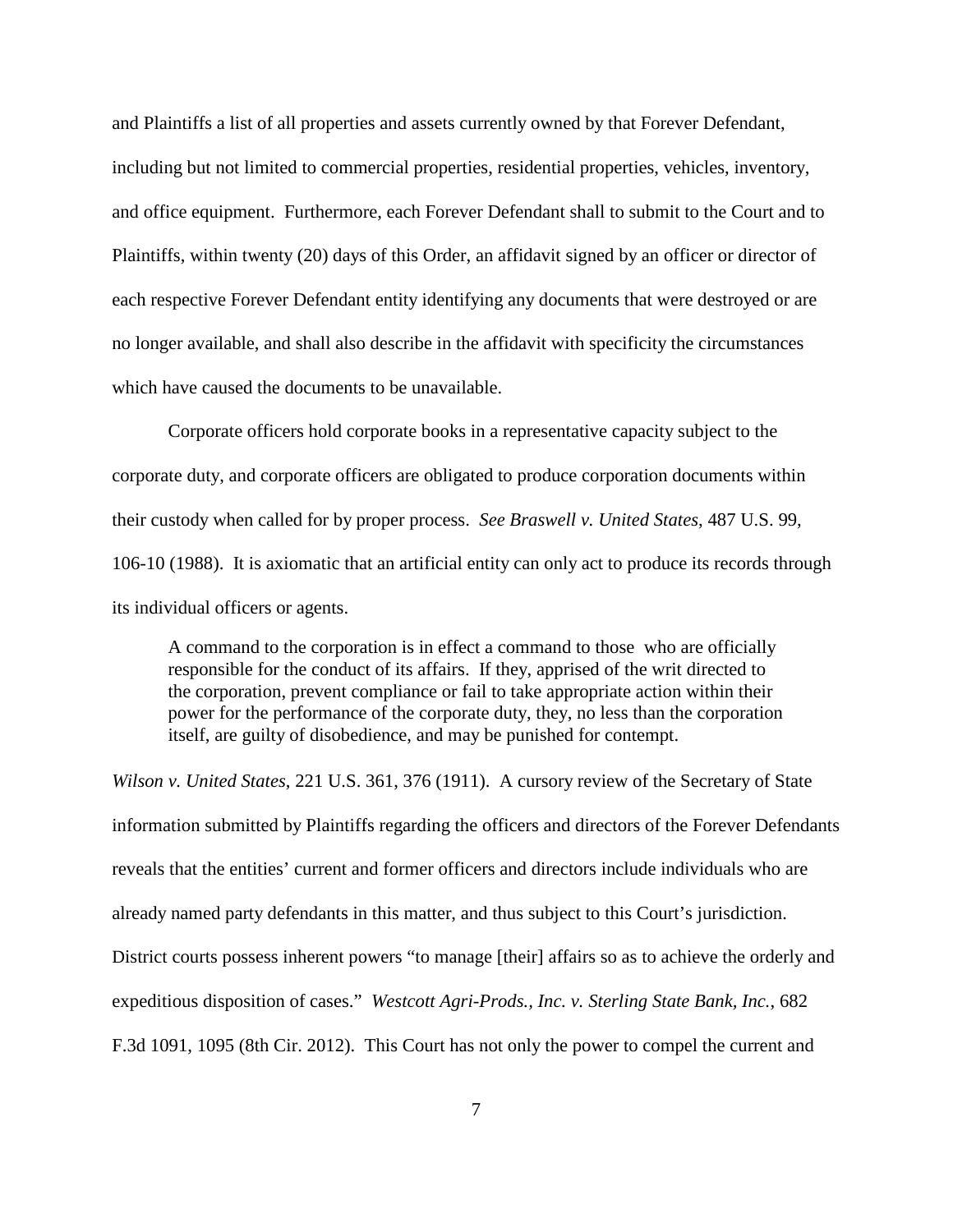former corporate officers and directors of Forever Defendants to perform their custodial obligations and produce, in accordance with this Order, the responsive financial documents that they hold. or held, in their official capacity, but also the authority to hold in contempt those corporate representatives who fail to perform as ordered. *See Wilson*, 221 U.S. at 385-86; Fed. R. Civ. P. 26; Fed. R. Civ. P. 34.

The Court is sympathetic to Mr. Puricelli's situation in this case, and is generally reluctant to require lawyers to act as indentured servants for uncooperative clients who can or will not pay for their services. However, the Court also recognizes that allowing Forever Defendants' counsel to withdraw at this time will result in those entities being without counsel, unable to proceed pro se, and likely, failure by those entities to respond to Plaintiffs' discovery requests and to comply with the Court's orders. Therefore, the Court will hold in abeyance its ruling on counsel's Motion to Withdraw as Counsel [ECF No. 1191], and its ruling on Plaintiffs' Motion to Enforce Court Order Requiring Payment of Attorney Fees by Forever Defendants [ECF No. 1173]. These motions will considered by the Court after Forever Defendants produce the documents, as directed above, within twenty (20) days of this Order.

Accordingly,

**IT IS HEREBY ORDERED** that "Plaintiff SDR's Motion to Compel the Forever Entities' Responses to the SDR's First Set of Requests for Production" [ECF No. 1207], is **GRANTED in part.** Within twenty (20) days, Forever Entities shall produce all financial records and documents, in accordance with, and as specified in, this Order.

**IT IS FURTHER ORDERED** that the Motion to Withdraw [ECF No. 1191] filed by counsel for Forever Defendants, and Plaintiffs' Motion to Enforce Court Order Requiring